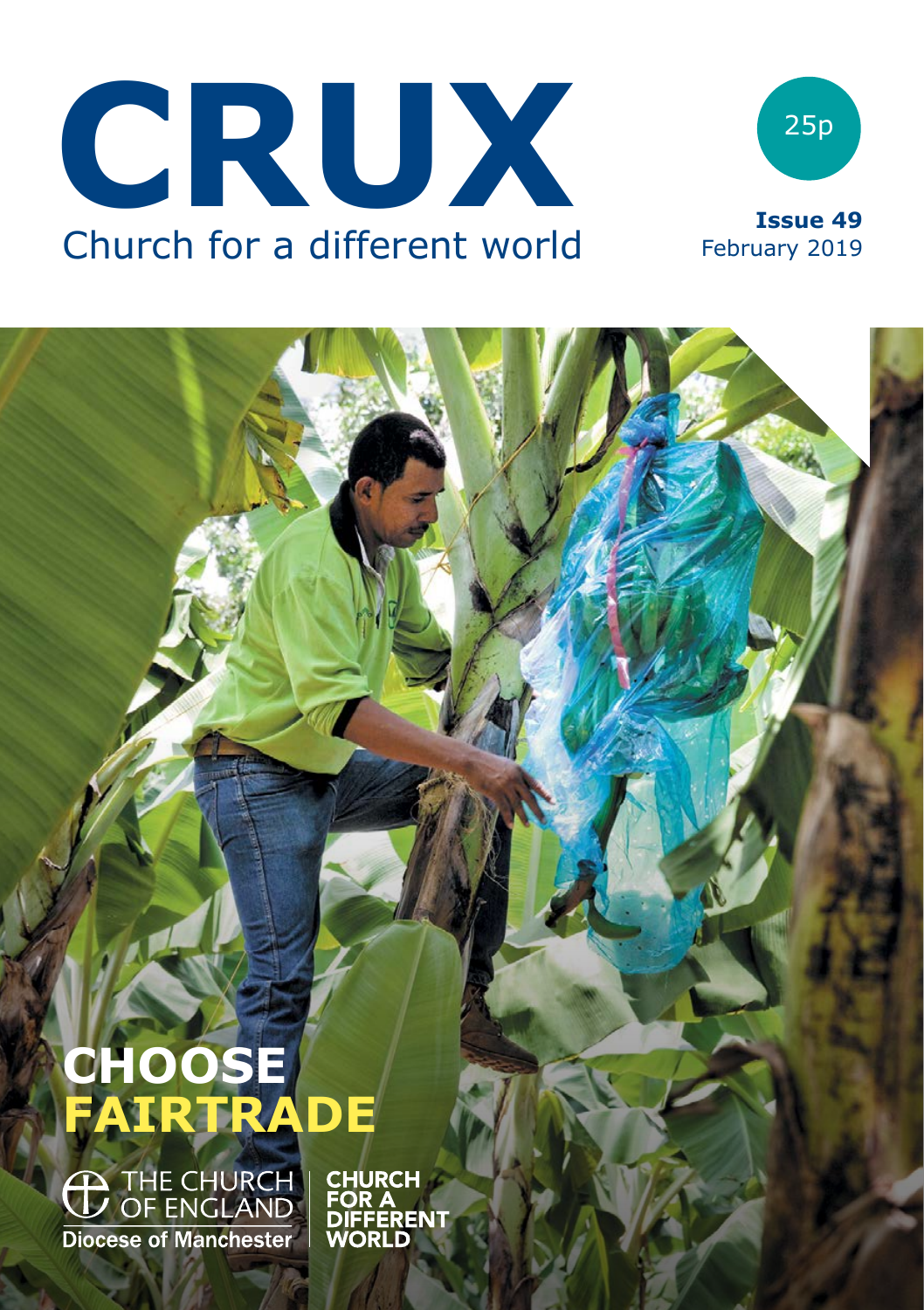## **A CHOSEN FAITH**

**I'm often deeply impressed at the faith of those who have first encountered the gospel in adult life. Some have come from no religious background at all, while others have converted to become Christians from some other faith. They may well have had to pay a high price for their new beliefs in terms of hostility from their families and friends.** 

Indeed, there are many whose decision to follow Jesus Christ means that it is unsafe for them to return to their former homeland. With Manchester being one of the most diverse cities in Europe, it's not surprising that we have a good number of new Christians here from very different backgrounds.

What they hold in common is an awareness that faith is not something to be worn lightly. It isn't some kind of fashion accessory or cultural conformity, but the very centre of one's being. Many of our parishes and congregations now contain people who have undertaken such major journeys of faith. If we are prepared to set aside time to listen to their stories we can learn a great deal from them about how to live our beliefs more deeply.



### **INNOVATION AND INSPIRATION**

**Innovation and inspiration for the whole congregation – that's the thinking behind the Christian Resources Exhibition North that is** 

**returning to Manchester next month.** 

Often dubbed 'the ideal church show', all 130 stands were snapped up with more than two months to go, thanks in part to the backing of Bishop David. "Dozens of organisations will bring their skills, services, ideas and resources back to the north west from which members of all church traditions can draw inspiration," he said. "We look forward to welcoming CRE again."

Everything from computers to communion wine, chair manufacturers to children's charities will be on display. A series of seminars, given by both regional and national experts, will cover issues of vital concern to local church leaders and members of all kinds – from youth workers to worship leaders, treasurers to parish magazine editors. Special themes include sports outreach and social engagement.

CRE North at Event City, Manchester opening hours: Wed 13 Mar, 10am-8pm and Thur 14 Mar, 10am-4pm. Book for as little as £3 at **[www.creonline.co.uk.](http://www.creonline.co.uk/)**

## **OLYMPIAS BOOKS**

**In an area of high child poverty, St Chrysostom Church in Victoria Park facilitates and encourages reading through Olympias Books.**

The church had been praying about how it could find ways to alleviate poverty in the area and, following discussions with teachers and parents, realised that encouraging children to read would be a great place to start.

As a result, it launched Olympias Books, named after a female saint who showed love and care to her community and was a companion of St John Chrysostom.

People donate high-quality, second hand children's books, which are then sold at St John's CE School in Longsight. The pupils organise and manage the sale and the money raised goes to a school in Gambia, achieving further good.

Olympias Books has managed to connect people from different walks of life. In a partnership with Manchester Grammar School, the boys there have given a large quantity of excellent books. Churches in more affluent areas have also supported the project, and local charity shops have looked out for quality used books that can be passed on.



Rector Canon Ian Gomersall, says, "It has been lovely to see families able to afford to get their own copies of Harry Potter and many more wonderful works. Not only does the project provide children with reading material, it also encourages connections in the community and supports a needy school in Africa."

Olympias Books was recognised by Bishop David with a Church for a Different World Award.

PAGE **3**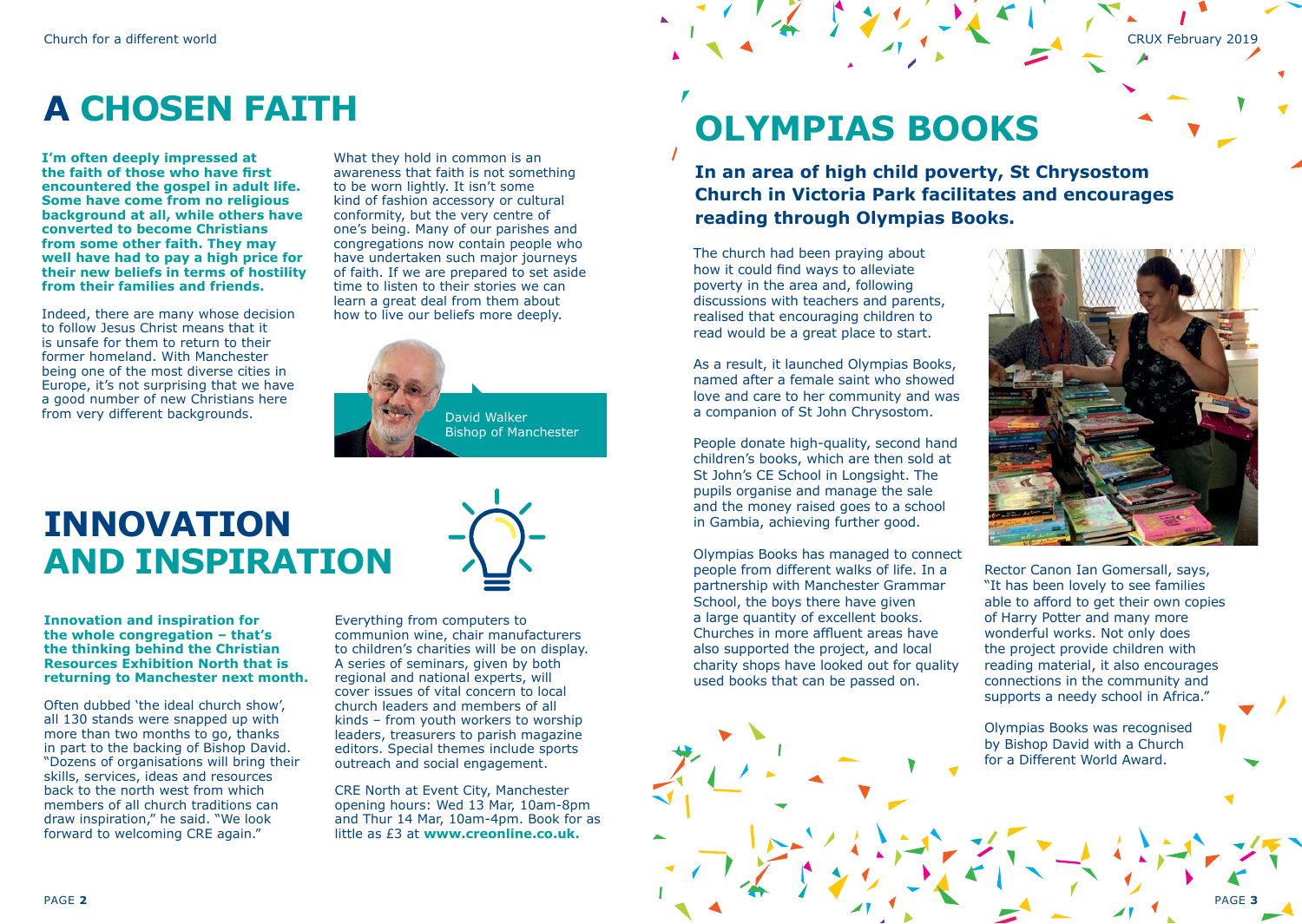CRUX February 2019

### **MAPPING THE FUTURE**

**There has been an incredible response to Bishop David's request for parishes to submit a Mission Action Plan by the end of last November. It is hugely encouraging that 88% of parishes submitted their MAP by the deadline.**

We would like to thank churches for taking the time and effort to submit their MAP. They make fascinating reading, and reflect a huge range of settings, church traditions and resources.

The Fit for Mission Strategic Programme Board, chaired by Bishop David, recognises that the process of developing and completing MAPs demands considerable effort, in terms of time and expertise, from everyone involved.

Canon Andy Salmon, MAP Officer, said, "It's great to see the diocesan commitment to a worshipping growing and transforming Christian presence in the heart of each community translated into so many different plans. It's really encouraging to read of churches that are prepared to try new things and are reaching out into their communities, sharing the love of God."

Mission Action Planning is a vital component of Fit for Mission and the means of providing parishes and deaneries with the opportunity to shape and influence the future and the allocation of resources.



### **WHAT HAPPENS NOW?**

The next phase is the most difficult – to make the plan a reality! Many churches find it helpful to use the activity plan as the basis of their PCC agenda and keep updating it as progress is made and the next steps are identified.

The diocese has invested in extra resource to support parishes. The Revd Canon Simon Bessant joins us on 1 March as the new MAP Officer, working alongside Canon Andy Salmon. Simon is currently based in the Diocese of Sheffield and brings with him a wealth of direct experience to enable us to continue to support mission action planning.

Deaneries are asked to aggregate their parish MAPs into deanery MAPs. This helps to identify priorities across larger geographical areas and to see patterns emerging. Deanery MAPs should be completed by the end of March.

### **TAKING STOCK**

An independent agency has been engaged to evaluate Fit for Mission, which will help the diocese be really clear about what is needed to ensure that parishes and deaneries are fully supported with mission action planning. It is a great opportunity to learn from, and build on, what has been achieved so far.

### **HELP AND ADVICE**

Andy Salmon will be contacting parishes that haven't yet submitted their MAP and is also making sure that Archdeacons are aware of any gaps. The intention is to give these parishes the support they need to produce their MAP.

If you haven't quite made the deadline. please continue to work on your Mission Action Plan and ensure that you use the agreed MAP template so that there is consistency in how the plans are presented.

Full details are at **[www.manchester.anglican.org/map](http://www.manchester.anglican.org/map)**

Contact the MAP officers at **[map@manchester.anglican.org](mailto:map@manchester.anglican.org)** or call **Andy Salmon** on **0161 828 1457** or **07436 532408.**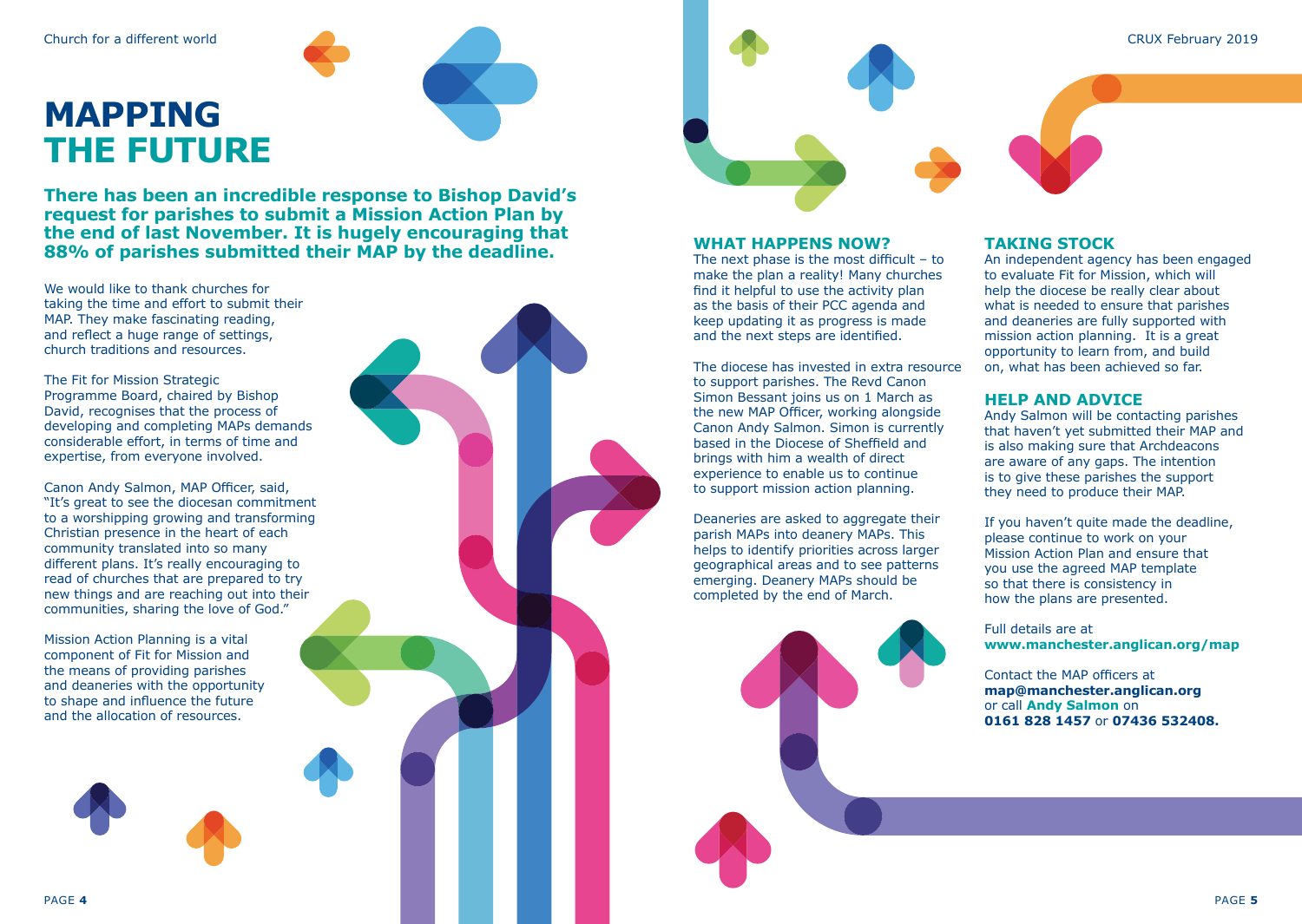

### **I'LL EAT MY HAT!**



Bishop Mark Ashcroft

**Sometimes I visit churches where I need to reach for the smelling salts! Shock horror, they are serving Nescafe after church! Christians are called to make a difference and stand with the poor. One of the easiest ways is for all our churches to buy only Fairtrade tea, coffee, sugar, chocolate and a host of other food items. It is such an easy way to make a difference. Give it a go for the quality is great, or I'll eat my hat!**

The British drink 165 million cups of tea every day which is an amazing amount of tea. Of that amount just 8% is Fairtrade certified. Some brands and some supermarkets have their own approach to trying to source their tea ethically and support the farmers and producers, but if it doesn't say Fairtrade on the packet, it isn't Fairtrade tea in the packet.

What is the difference? One of the tea factories that produces Fairtrade tea is just a mile or so from where we used to live in Kenya. We personally know many of the small scale farmers who set aside a portion of their farm to grow tea. It is the cash crop in the area. The Fairtrade premium, as it is called, goes direct to the farm workers who use it to purchase many of the things that we get for free, secondary school education, medicine for children, doctor's fees, as well as improving their land and property by putting in piped water.

A while back on a visit to friends in Kenya, we were taken round an estate that grew the flowers that we see in our supermarkets, especially roses. The warm Kenyan sunshine makes ideal growing conditions for cut roses without the need for heating hot houses as in Europe.

We were taken at the end of the tour to the packing area. To our surprise, we found the packaging for many well-known brands (including special offers) neatly piled up ready for the flowers. Each supermarket has a slightly different requirement of the length of the stem, so the packing area had different lines for each retailer. One line had the Fairtrade mark on its packages – in fact it was the Co-op. What struck us was that exactly the same quality flowers were being sent to each retailer but only one brand was Fairtrade.

Inevitably, we asked the supervisor what difference the Fairtrade mark meant. The quick reply was that the extra money comes direct to the workers, who in their case spent it on secondary school fees for their children.

### **CHANGING THE WORLD THROUGH FAIRTRADE**

**Celebrate with us as we share talks, workshops, singing, art and poetry, stalls and refreshments.**

> **Manchester Cathedral, Victoria Street M3 1SX Friday 22 February, 10am—4pm**

**You can join us for the whole day or part of the day but please register your attendance on: fairtrade2019.eventbrite.co.uk**



**Choose Fairtrade**

Photo © Fairtrade Foundation

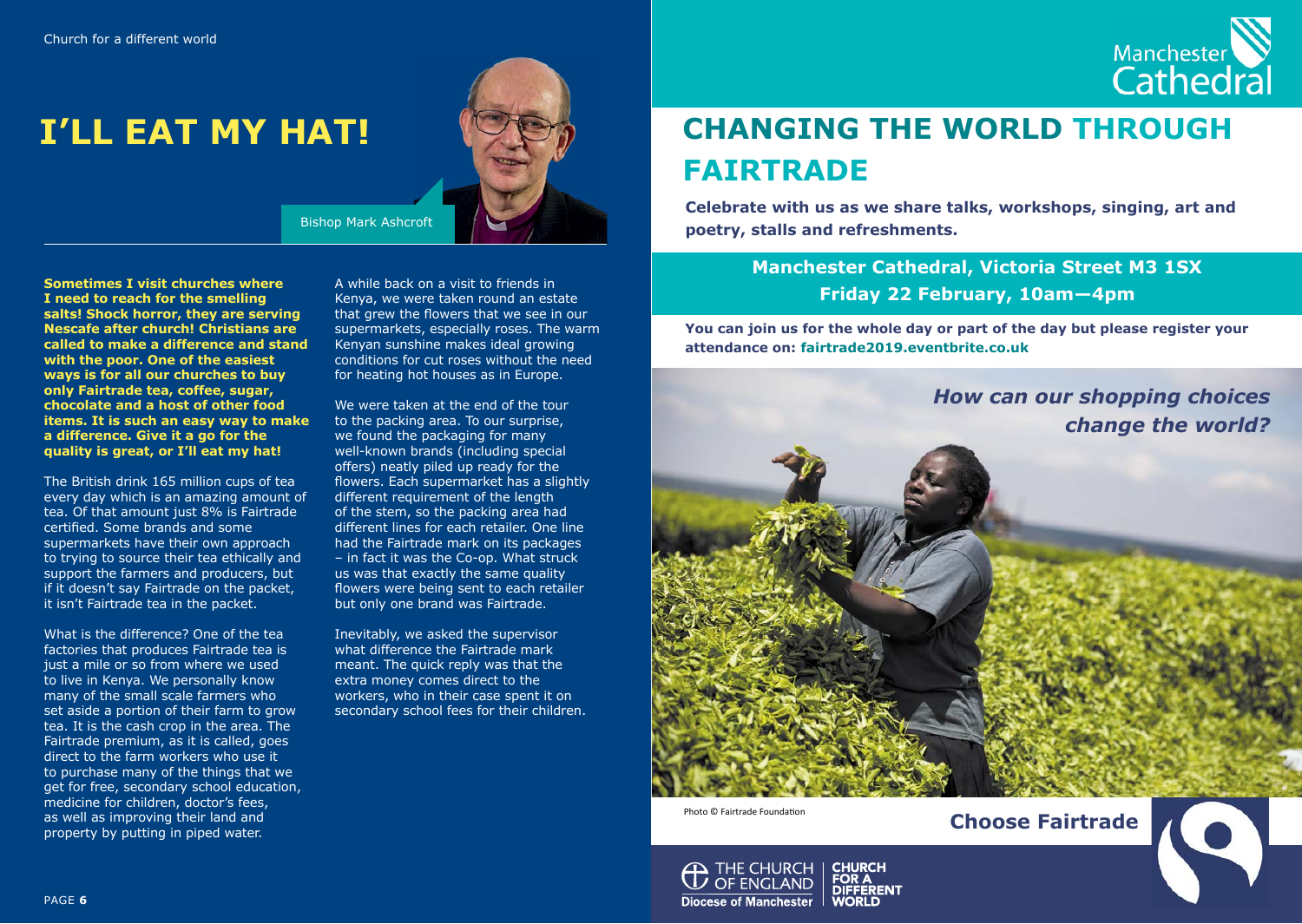### **MORE NIGHT SHELTERS IN RESPONSE TO HOMELESS CRISIS**

**The capacity of the church-backed Winter Night Shelter has more than doubled with the opening of a new shelter. Churches now provide one fifth of shelters for Manchester's rough sleepers - 27 beds every night.**

Homelessness is a growing problem across the whole of Greater Manchester, with more and more people seen sleeping rough in the towns and city centre over the last five or six years.

The second night shelter is funded through the 'A Bed Every Night' scheme, set up by the Greater Manchester Mayor's office. Nine out of the 10 venues used for the two shelters are Church of England buildings.

Guests, who would otherwise be rough sleeping, sit down with volunteers to eat a hot meal every night and are supported during the day to find new accommodation and access benefits.

The Winter Night Shelter is run by Greater Together Manchester (a joint venture by the Church Urban Fund and the Diocese of Manchester). While there has been an increase in volunteers coming forward to run the shelters this winter, there is always a need for more.

#### **Volunteers can apply online at [greatertogethermanchester.org](http://greatertogethermanchester.org/)**

Another new shelter has also been set up in Oldham, providing a further 15 beds there. The project involves people from different faith groups and denominations, and is coordinated by Oldham Parish Church.



**Lucy Hepburn, a year 8 pupil at Canon Slade School and member of St John's Church, Wingates in Westhoughton, has long wanted to find a way to help homeless people but was repeatedly told she is too young to volunteer.**

Then one day she was on the bus home from school when she realised she could knit scarves and then give them out to the homeless people in Bolton.

She told CRUX, "I have so far knitted 16 scarves, and I have also saved up my pocket money and used it to buy 13 more scarves plus some hats, gloves and blankets.

I recently went to a concert in Manchester with Mum, and we came across a poor homeless man lying across the pavement. He wasn't begging, but had just collapsed and fallen asleep on the cold concrete. It was heartbreaking to see. He looked so unwell and so cold. I really wanted to help him, so we looked at what we had in our car, and we found a small furry pillow, a bottle of water, a cardigan to use as a blanket, and I gave him my bag of sweets. We also wrote a note to him, telling him how much God loves him, and that he really matters to God.

"It was so amazing to be able to share God's love with him that night, and to feel like I could help him even just a little bit. This has made me even more excited about my scarf project and how many more people I could help! I feel like God has shown me that even though I am only 12, I can still make a difference.

"I am asking people to donate any hats, scarves, gloves, blankets or sleeping bags, so that together we can help even more homeless people. My church has been really supportive!"



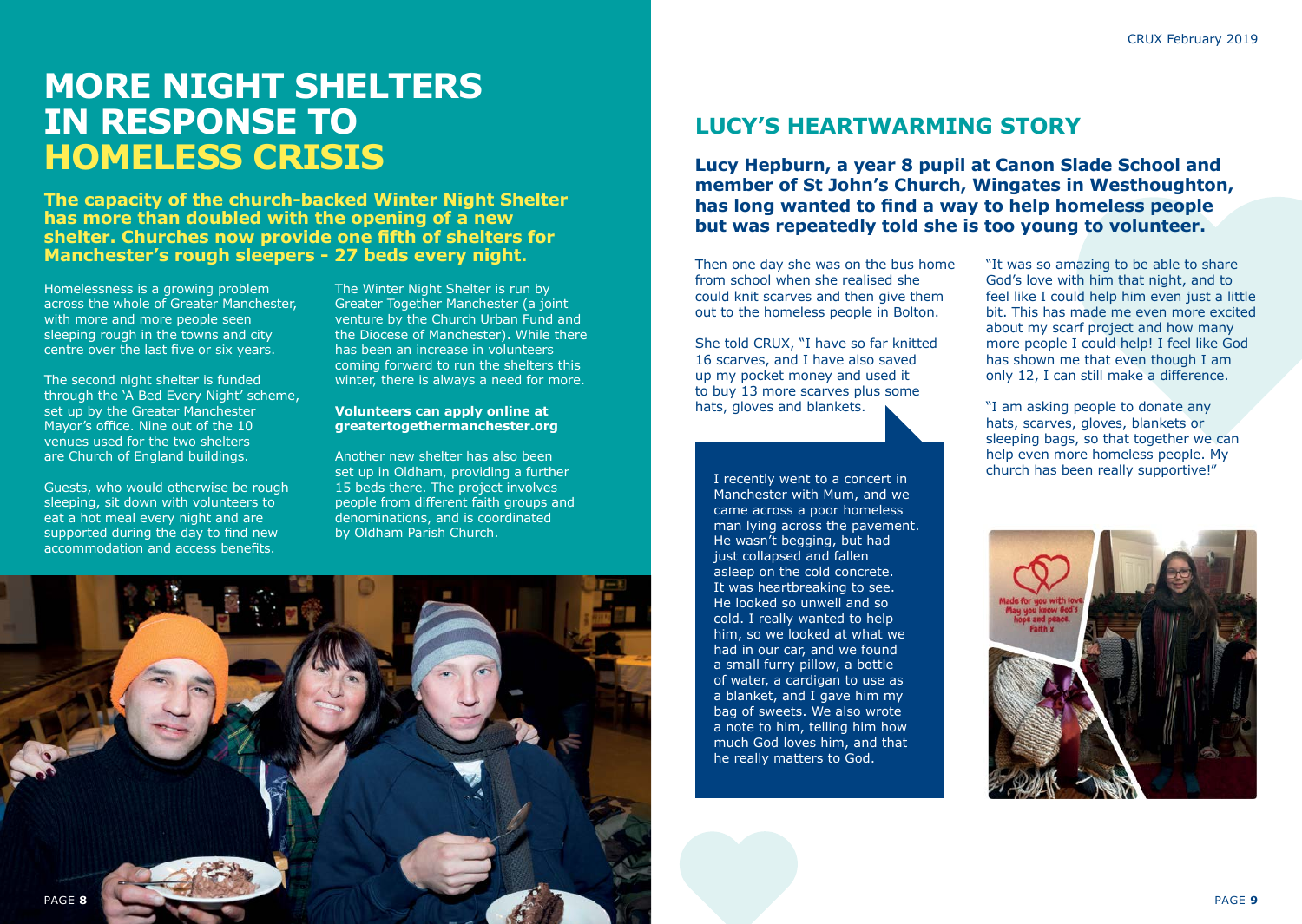### **APPOINTMENTS**

#### **The Revd David Cooper,**

currently Priest-in-Charge of Arnside with Storth and Carlisle Diocesan Ecumenical Officer, has been appointed as Team Rector of Walkden and Little Hulton.

#### **The Revd Hilary Corcoran (Hils),**

currently curate at St Peter Blackley, St Paul Blackley, St Andrew Blackley and St Mary Moston has been appointed 0.5 Incumbent at St Paul Withington.

#### **The Revd Mike Corcoran,**

currently part time chaplain at Manchester University NHS Foundation Trus,t has been appointed in addition 0.5 Assistant Curate (to be known as Associate Priest) at St Paul Withington.

#### **The Revd Mark Glew,**

currently 0.5 Priest-in-Charge of St Mary the Virgin Haughton Green, has been appointed as 0.5 Incumbent of St Mary the Virgin Haughton Green.

#### **The Revd Jonathan Moores,**

currently Team Vicar of Atherton and Hindsford with Howe Bridge, has been appointed as Team Vicar in the Seven Saints Team. He will be known as Associate Team Rector.

#### **The Revd Janet Pitman,**

currently Curate at Oldham and Werneth, has been appointed Incumbent of St James Milnrow and St Thomas Newhey.

#### **The Revd Paul Sanderson,** currently OLM in the Benefice

of Walmersley Road, has been appointed as 0.5 Priest-in-Charge of St Stephen Elton.

### **RETIREMENT**

**The Revd Philip Brierley,** Incumbent of St George Stalybridge, is to retire on 10 February 2019.





### **VEGGIE LUNCHES AT CHURCH HOUSE**

**It's one year since we began working towards becoming an Eco Diocese and during that time great progress has been made, with 32 churches registering to become Eco Churches.**

The journey includes Church House becoming a Carbon Literate Organisation (CLO) and a commitment to creating a low carbon culture in the diocesan office that encourages staff to think about the choices they make and the impact this can have on reducing their own and the organisation's carbon footprint.

A task group is developing an action plan and Church House has already taken two significant steps towards achieving Carbon Literacy accreditation. Staff will have carbon literacy training which includes measuring their own carbon footprint and committing to an action to help reduce it.

Secondly, Church House has agreed a policy to provide only vegetarian catering for meetings. Many people are unaware that the livestock industry is responsible for more greenhouse gas emissions than the entire global transport network! It can also be difficult to guarantee that meat bought for consumption in Church House has come from ethical farming practices.

The policy to serve only vegetarian food sends a very clear message about our commitment to becoming a CLO and the fifth mark of mission, to strive to safeguard the integrity of creation.

The task group will be looking at further steps to reduce our carbon footprint. including waste management and the use of reusable cutlery and crockery.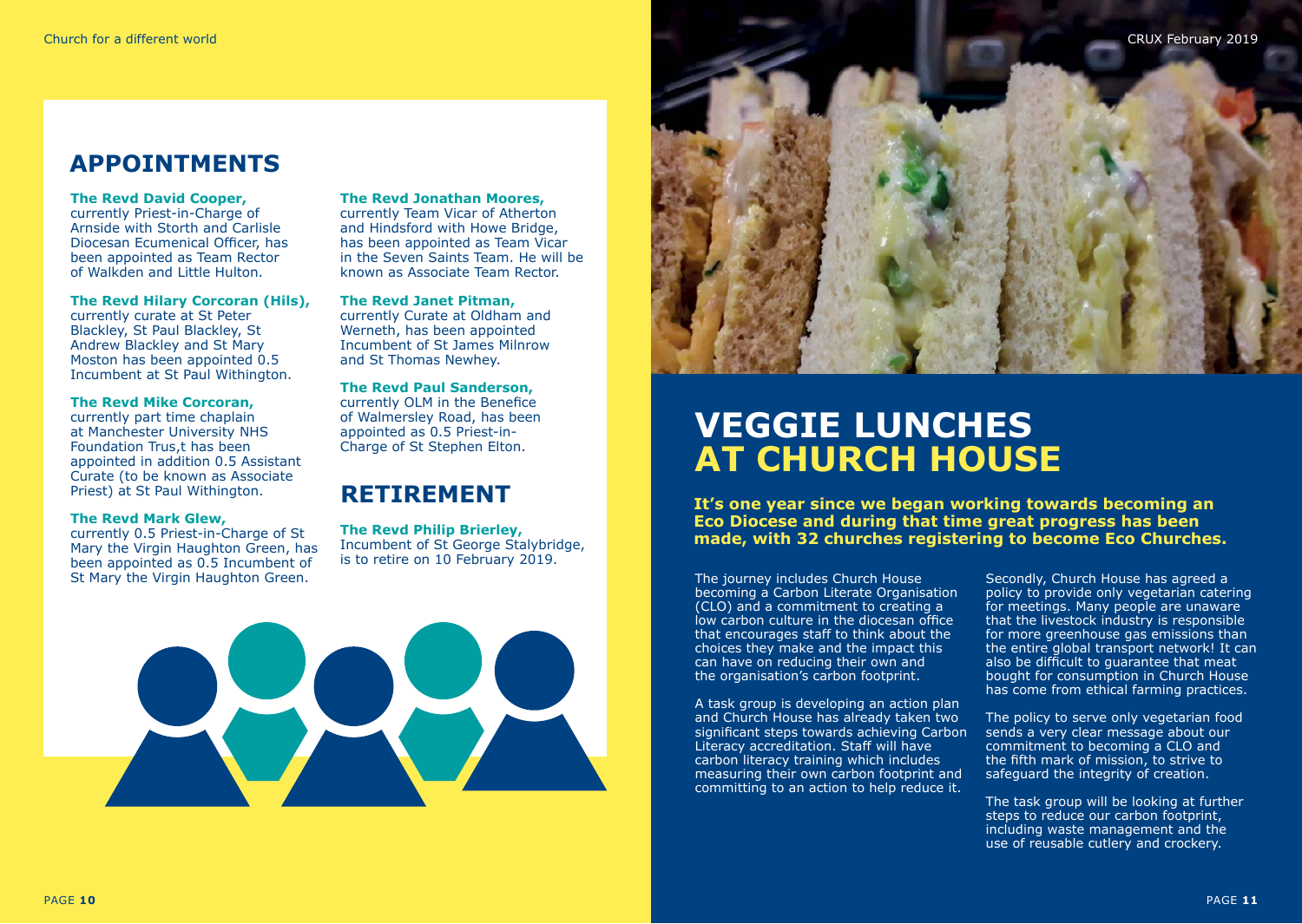

### **WORK BEGINS TO REBUILD THE ASCENSION**

**After the devastating fire that destroyed the church building in February 2017, work has begun to rebuild it, so that the church can once again be at the heart of the community it serves.**

At a short ceremony in December, Canon David Wyatt offered a prayer to mark the start of the external building works. He thanked the community for their support and members of the local schools and the Muslim and Jewish communities who have helped the church recover from the fire.

The building will rise again to be the centre of the community to the glory of God.

Building work will be done by local Salford firm, Seddon Construction. The Director, John Shannon, said the firm was proud to be asked to rebuild the church and had been impressed by the community spirit that was evident after the fire. Seddon will begin by making the building structurally sound and watertight, and will add a new roof. The exterior of the church will be largely recreated in the style of the Medland Taylor original. A consultation with the community will determine how the inside of the building will look.

Churchwarden, Geoff Kaye, said "It's a relief that the building work has started. It's taken a long time to get to this point but everyone has been very helpful. The insurers, EIG, have been fantastic and really looked after us."

### **LOTTERY SUPPORT FOR CHURCHES**

**Two churches have received generous support from the Heritage Lottery Fund to help pay for building repairs and projects that engage with the local communities.**

St George, Stalybridge received a grant of £233k towards the renewal of the main roof, repairs to the north aisle gutter and parapet, new lighting and improved kitchen facilities.

There will also be a programme of heritage engagement activities with the community. Heritage tour leaflets and a guide book will be produced, including details about the historic RENN organ. Details about the war graves will be researched and added to the church website.

St Mary in Prestwich is also celebrating the award of £100k towards a heritage renewal and interpretation project.

### **YOUTH MENTAL HEALTH FIRST AID**

**This two-day course is designed to train people who work or live with young people to support their mental health, provide help in an emergency and guide them towards support.** 

It will help you recognise the signs that a young person is struggling with issues such as depression, anxiety and eating disorders, and open up conversations that can help.

The training is run by Diocesan Mental Wellbeing Youth Worker, Amy Sixsmith.



CRUX February 2019

Work at the Grade 1 listed church will see a new roof for the Wilton Chapel – originally medieval and in later periods associated with the Wilton family from Heaton Hall. Work will also take place on the church's Victorian porch, which is the main access route into the building.

Exciting new heritage interpretation resources will complete the project, including a new heritage website, improved visitor information and material designed for children and schools.

Both churches are extremely grateful for the support of the Heritage Lottery Fund.

If you would like information on grants available and help with applications, please contact the diocesan Heritage Resources Officer, Heather Ford: **[heatherford@manchester.](mailto:heatherford@manchester.anglican.org) [anglican.org](mailto:heatherford@manchester.anglican.org) / 0161 828 1475**

For dates and venues please visit the diocesan Events webpage or email **[bookings@manchester.anglican.org](mailto:bookings@manchester.anglican.org)**

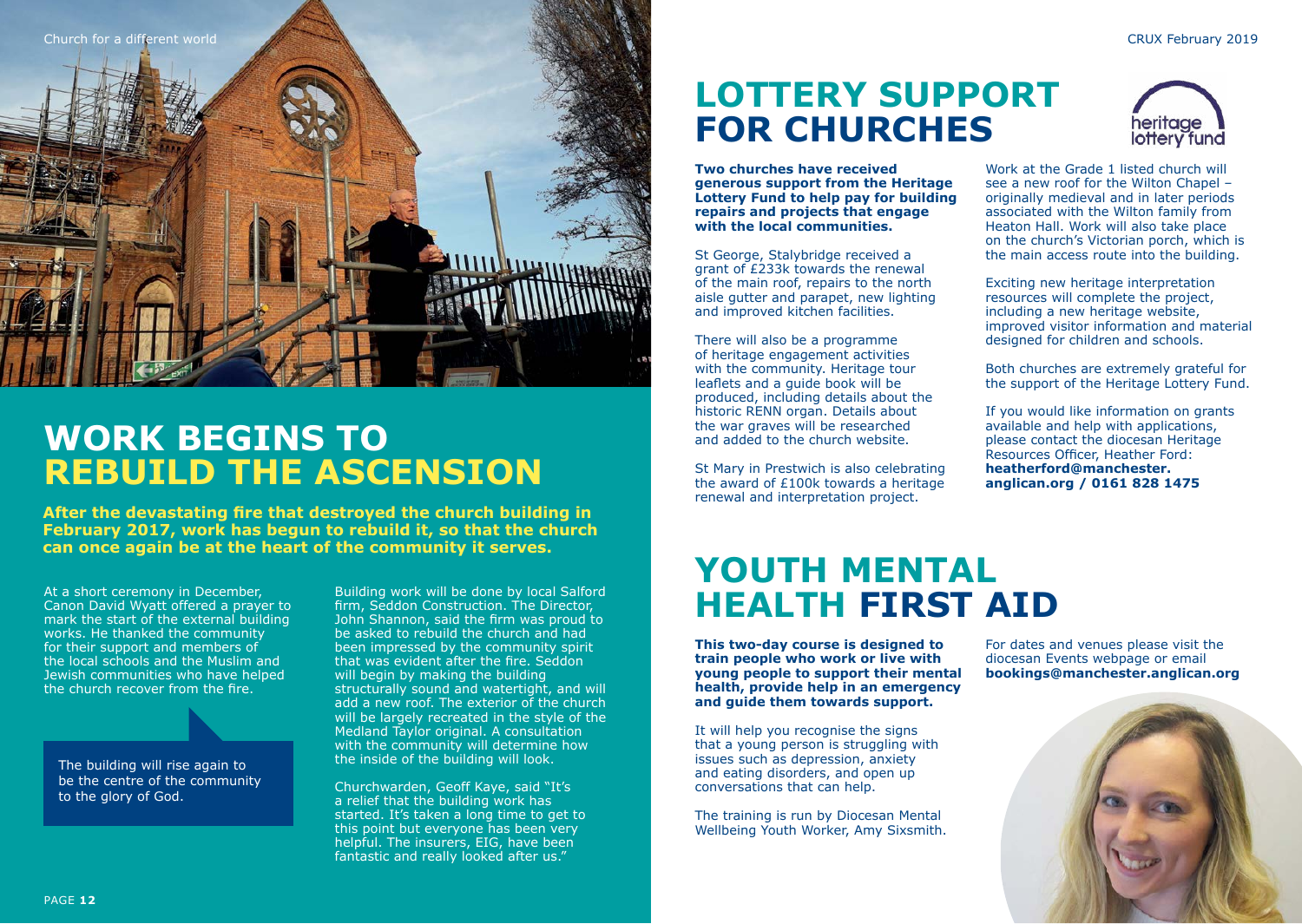We want to hear your thoughts and the contract of the contract of the contract of the contract of the contract of the contract of the contract of the contract of the contract of the contract of the contract of the contract

### **WHAT SMALL CHANGES CAN YOU MAKE TO SUPPORT FAIRTRADE?**

### **What will we do with your comments?**

We will collate all the responses we receive and consider them as we develop our plans and priorities for the diocese.

We will not be able to provide individual responses, but we will provide updates in CRUX on how your feedback is shaping Church for a different world.

### **What would you like to see**

#### **Continue the conversation**

**Website:** manchester.anglican.org **Twitter:** @DioManchester **Facebook:** Church of England (Diocese of Manchester-official) **Email:**  differentworld@manchester.anglican.org

**WHAT'S ON THIS MONTH AT MANCHESTER CATHEDRAL?**

### **TERRIFIC TUESDAY AT MANCHESTER CATHEDRAL**

**19 FEBRUARY, 10.15AM TO 12.15PM**



Come along to the Creation Station at Manchester Cathedral where there will be plenty of crafts and activities for families to enjoy.

#### *O* Follow us at @manc\_diocese **Follow us at @DioManchester**

**Like us, search for Church of England** (Diocese of Manchester-official)

### **SMALL ADVERTS**

#### **LOCKFORCE LOCKSMITH**

For all your locksmithing needs including lock upgrades, door reinforcement / realignment. We also provide free security assessment of your home and locks. All staff carry ID and are DBS checked. Contact **0161 410 0651 [www.lockforce.co.uk/](http://www.lockforce.co.uk/locksmith/Manchester/) [locksmith/Manchester/](http://www.lockforce.co.uk/locksmith/Manchester/)**

#### **DOUBLE ROOM FOR RENT**

(Monday to Friday basis) in Christian home in Sale (M33) with easy access to Metrolink. Lodger would have use of own bathroom. Monthly rent £350. Contact Tim: **[tjohns747@btinternet.com](mailto:tjohns747@btinternet.com)**

#### **ORGANIST WANTED**

for medium sized Anglican church in Sale, Chester Diocese (average Sunday attendance 110 adults / 4 part robed choir of 23 members). This is a paid position. For an informal chat, contact The Revd Canon Alison Cox: **0161 973 4145**

#### **VILLA TO RENT ORLANDO (Disney area)**

Spacious 4 bed, 3 bath, sleeps 8. South facing pool and spa. Quiet gated community. 15 mins Disney. Good golfing base close to numerous courses. **www.thepalmsvillaorlando.com**

#### **LAKE DISTRICT HOLIDAY LET**

A well-appointed and equipped 2 bedroom apartment in Bowness with parking and garage. Offering a balcony with views of Lake Windermere. **[www.swallowsrest.org](http://www.swallowsrest.org)** For more information call **07719 966990;** email **[info@swallowsrest.org](mailto:info@swallowsrest.org)**

#### **To advertise in CRUX contact:** Simon Ambrose, **0161 828 1410 sambrose@manchester.anglican.org**

The copy deadline is the first of the month prior to publication. **Payment is in advance**. Small ads cost 50 pence per word (maximum of 40 words) plus VAT.

**Editorial:** All editorial items to Ann Mummery, **0161 828 1470 amummery@manchester.anglican.org**

**Send to:**

Church for a Different World, Diocese of Manchester, Church House, 90 Deansgate, Manchester M3 2GH

**Thanks for your feedback so far**